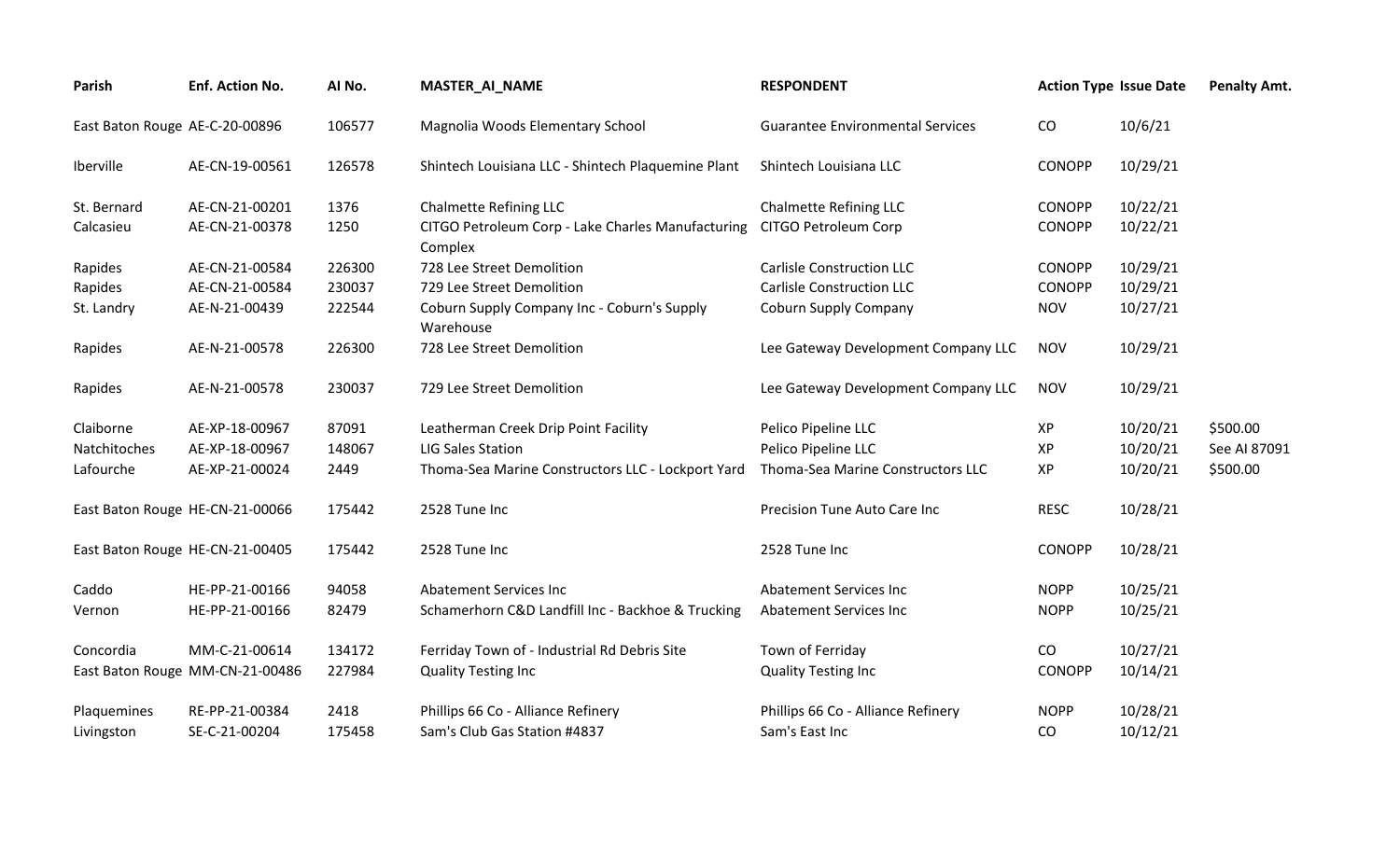| East Baton Rouge SE-C-21-00205 |                                  | 173236 | Daily Equipment Co                                            | Equipment Depot Mississippi Inc                                                                 | CO             | 10/13/21 |            |
|--------------------------------|----------------------------------|--------|---------------------------------------------------------------|-------------------------------------------------------------------------------------------------|----------------|----------|------------|
| Orleans                        | SE-C-21-00305                    | 190417 | Motormen Oil Change & Tire LLC                                | Motormen Oil Change & Tire LLC                                                                  | CO             | 10/25/21 |            |
| Rapides                        | SE-C-21-00541                    | 226301 | EE Construction - Unauthorized Dump Site                      | <b>Metal Relocators LLC</b>                                                                     | CO             | 10/28/21 |            |
| Rapides                        | SE-C-21-00541                    | 163205 | <b>Metal Relocators LLC</b>                                   | <b>Metal Relocators LLC</b>                                                                     | CO             | 10/28/21 |            |
| Rapides                        | SE-C-21-00543                    | 226301 | EE Construction - Unauthorized Dump Site                      | Mr. Randy Seals                                                                                 | CO             | 10/28/21 |            |
| Grant                          | SE-C-21-00543                    | 222232 | Randy Seals - Seals Tree Service                              | Mr. Randy Seals                                                                                 | CO             | 10/28/21 |            |
| Orleans                        | SE-CN-21-00409                   | 154815 | M&R Disposal Inc dba M&R Disposal Services Inc                | M&R Disposal Inc                                                                                | <b>CONOPP</b>  | 10/28/21 |            |
| Rapides                        | SE-CN-21-00538                   | 226301 | EE Construction - Unauthorized Dump Site                      | Mr. KennyJ.Fogleman Sr                                                                          | <b>CONOPP</b>  | 10/28/21 |            |
| Lincoln                        | SE-CV-21-00221                   | 129769 | Philip Richard Sr - Unauthorized Dump                         | Mr. Philip RichardSr.                                                                           | <b>NOCV</b>    | 10/19/21 |            |
| Rapides                        | SE-N-21-00540                    | 226301 | EE Construction - Unauthorized Dump Site                      | <b>Shreveport Pallets LLC</b>                                                                   | <b>NOV</b>     | 10/28/21 |            |
| Caddo                          | SE-N-21-00540                    | 228025 | <b>Shreveport Pallets LLC</b>                                 | <b>Shreveport Pallets LLC</b>                                                                   | <b>NOV</b>     | 10/28/21 |            |
| Rapides                        | SE-N-21-00542                    | 226301 | EE Construction - Unauthorized Dump Site                      | Plastipak Packaging Inc                                                                         | <b>NOV</b>     | 10/28/21 |            |
| Rapides                        | SE-N-21-00542                    | 117151 | Plastipak Packaging Inc - Plastipak Packaging                 | Plastipak Packaging Inc                                                                         | <b>NOV</b>     | 10/28/21 |            |
| Multi-parish                   | SE-PP-21-00375                   | 214707 | <b>Travis Cormier Property</b>                                | Mr. Travis Cormier                                                                              | <b>NOPP</b>    | 10/4/21  |            |
| West Baton                     | SE-PP-21-00387                   | 198154 | <b>DTB LLC</b>                                                | <b>DTB LLC</b>                                                                                  | <b>NOPP</b>    | 10/4/21  |            |
| Rouge                          |                                  |        |                                                               |                                                                                                 |                |          |            |
| Plaquemines                    | UE-P-20-00252                    | 72424  | Cheema One Inc                                                | Cheema One Inc                                                                                  | PA             | 10/13/21 | \$8,681.03 |
| St. Bernard                    | UE-PP-21-00354                   | 70949  | Supreme Food Mart                                             | River Queen LLC                                                                                 | <b>NOPP</b>    | 10/12/21 |            |
| Caddo                          | UE-PP-21-00431                   | 74826  | <b>Driskell Electric</b>                                      | Mr. Jeff Grinage                                                                                | <b>NOPP</b>    | 10/28/21 |            |
| Rapides                        | UE-XP-21-00691                   | 75163  | Pakit Enterprise Inc                                          | Pakit Enterprises Inc                                                                           | XP             | 10/18/21 | \$750.00   |
| Tensas                         | WE-C-21-00073                    | 191767 | Department of State - Elections Division                      | Noren Properties LLC                                                                            | CO             | 10/14/21 |            |
| Caddo                          | WE-C-21-00226                    | 18899  | Spring Forest Limited Partners - Spring Forest<br>Apartments  | <b>TRA-DOR Management Inc</b>                                                                   | CO             | 10/14/21 |            |
| Pointe Coupee                  | WE-C-21-00252                    | 18928  | Pointe Coupee Sewer District #3A - Delta Place<br>Subdivision | Pointe Coupee Parish<br>Government/Consolidated Sewerage<br>District #1 of Pointe Coupee Parish | CO             | 10/4/21  |            |
| St. Tammany                    | WE-C-21-00496                    | 157861 | Kingdom Hall                                                  | Kingdom Hall of Jehovah's Witnesses                                                             | CO             | 10/27/21 |            |
| East Baton Rouge WE-C-21-00573 |                                  | 38589  | <b>Four Seasons Trailer Park</b>                              | Four Seasons Mobile Home Park LLC                                                               | CO             | 10/22/21 |            |
| Sabine                         | WE-C-21-00585                    | 43118  | Sabine River Authority - Cypress Bend WWTP                    | Sabine River Authority                                                                          | CO             | 10/22/21 |            |
|                                | East Baton Rouge WE-CN-20-00246A | 18932  | Patrician Management LLC - Ole London Towne<br>Apartments     | Patrician Management LLC                                                                        | <b>ACONOPP</b> | 10/22/21 |            |